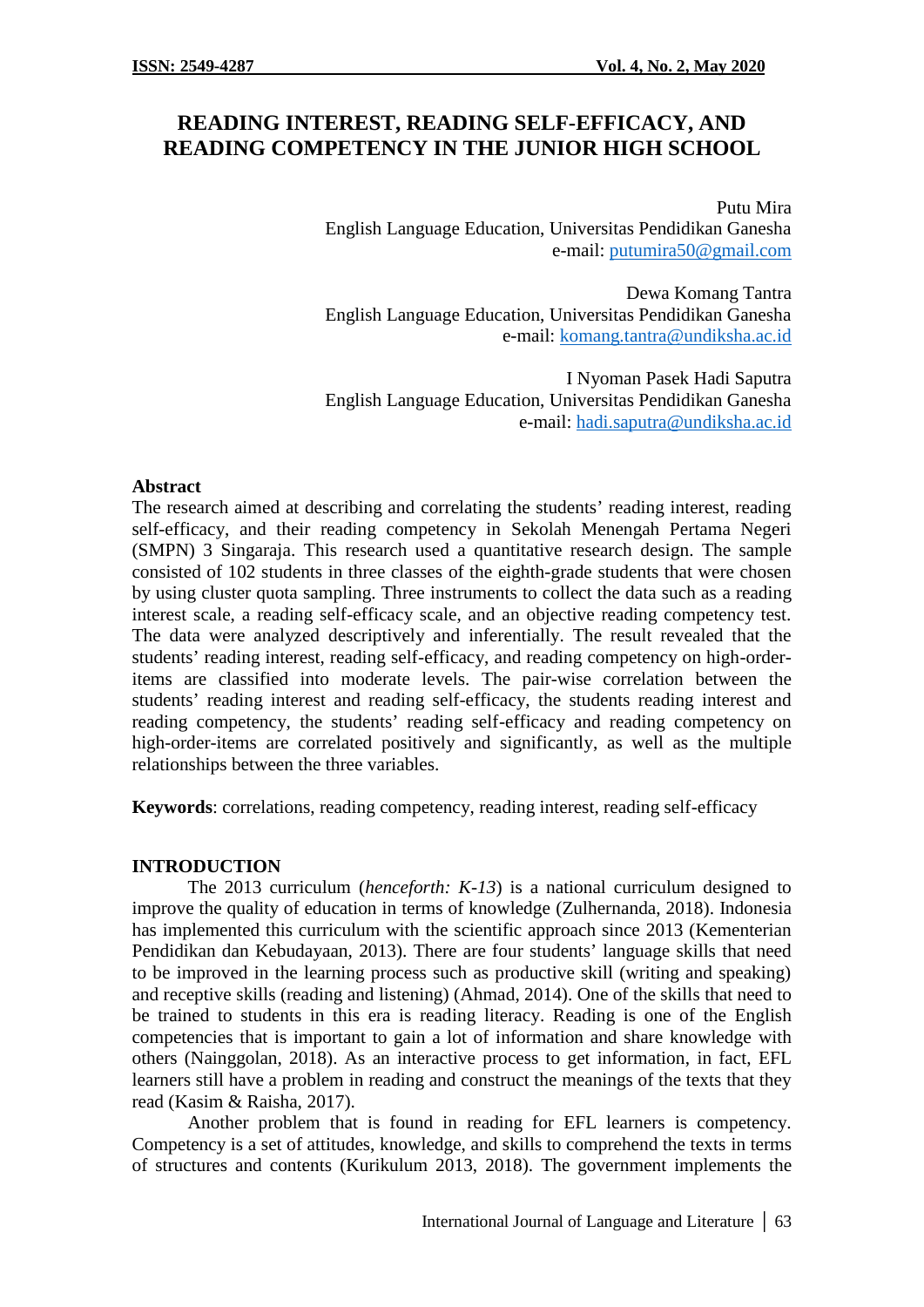2013 Curriculum in order to develop education quality in Indonesia, including reading competency, but there is still a problem that shows students' deficiency in their reading competency and it needs to be improved in the learning process. The students' problem in reading can be seen from the data contained in Programme for International Students Assessments (*henceforth: PISA*) organized by the Organization for Economic Cooperation and Development (OECD). The programme covers three aspects of literacy as a goal such as mathematics, science, and reading. Indonesia has joined the programme for three consecutive years (2012, 2015, 2018).

The result of PISA 2012 shows that Indonesia was in the  $64<sup>th</sup>$  rank from 65 countries with 396 scores out a total score of 1000 (PISA, 2012). In PISA 2015, Indonesia was in the  $62<sup>nd</sup>$  from 70 countries. The score was 397 out of a total score of 1000 (PISA, 2015). In PISA 2018, Indonesia was placed in the 73<sup>rd</sup> rank from 78 countries with 371 scores out a total score of 1000 (PISA, 2018). The results from the PISA 2012, 2015, and 2018 mean that the EFL learners still had deficiencies in reading. The implementation of scientific approach in reading was not effective enough for EFL learners to enhance their understanding about high-order-thinking-items which include items with cognitive domain of levels C4 (analyzing), C5 (evaluating), and C6 (creating); affective domain of levels A3 (valuing) and A4 (organizing); psychomotor domain of levels P3 (guided responding), P4 (mechanizing), and P5 (adapting) because they are not ready yet.

This present research is conducted to find out other variables that suspected to have a relationship with students' reading competency such as reading interest and reading self-efficacy. Reading interest is a situation when students prefer to enjoy their spare time to read the number of books for a certain period of time (Oakhill *et al*., 2015). On the other side, reading self-efficacy is related to someone's beliefs on achieving their goals (Bandura, 1997). There are still a few numbers of study which discuss about reading competency because most studies discuss about reading comprehension. Previous researchers have conducted the research and it revealed that there is no relationship between the scientific approaches used in the 2013 curriculum with students' reading competency to answer high-order-items. However, the results of the other previous research revealed that reading interest and reading comprehension had a positive relationship, so do reading self-efficacy and reading comprehension. They also had a positive relationship. If students are interested to read intensively, it will increase students' confidence to understand the contents of written texts.

The research emphasized to know how the students' reading interest, reading self-efficacy, and their reading competency on high-order-thinking items of the English descriptive text and recount text types, the pairwise relationships of the students' reading interest, reading self-efficacy, and reading competency on high-order-thinkingitems of the English descriptive and recount text types, and the multiple relationships among the students' reading interest, reading self-efficacy, and reading competency on high-order-thinking-items of the English descriptive and recount text types in Sekolah Menengah Pertama Negeri (SMPN) 3 Singaraja.

## **METHOD**

Correlational research with a quantitative design was implemented for this research. The research was established in SMPN 3 Singaraja, especially for the eighth-grade students in the academic year 2019/2020. A cluster quota sampling technique was selected for this research. There were 363 students altogether but this research involved 3 classes with 102 students as a sample. To collect the data, the instruments used were a reading interest scale that involved 24 items, a reading self-efficacy scale with 24 items, and an objective multiple-choice-test with 25 high-order-thinking-items.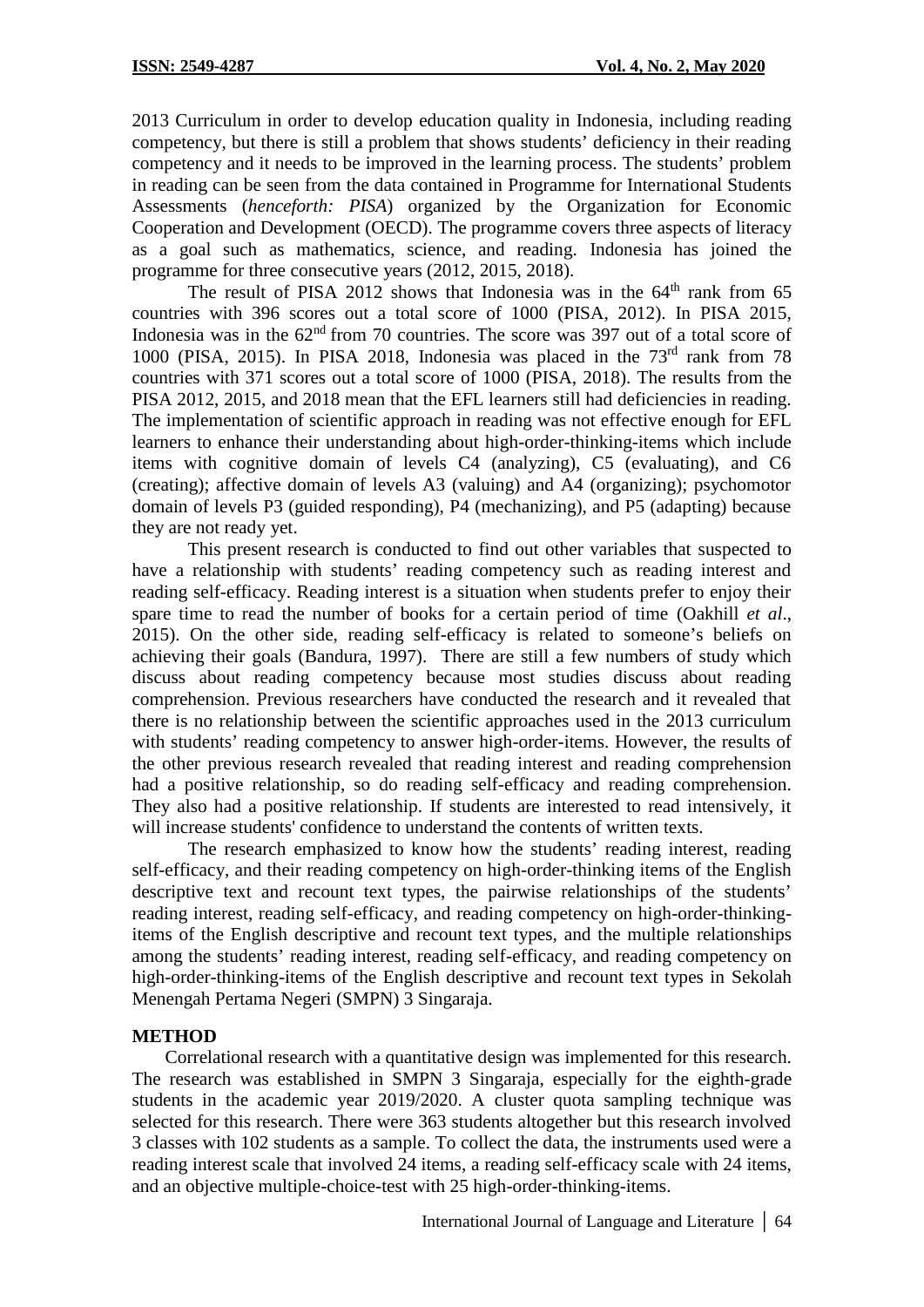#### **FINDING AND DISCUSSION**

The obtained data of this research were analyzed descriptively and inferentially. It was done by filling out reading interest scale (RIS), reading self-efficacy scale (RES), and answering reading competency test with 25 high-order-items.

The result of the students' reading interest with the arithmetic mean, range, standard deviation, variance, and standard error could be seen in Table 1.

|                | Table 1. Descriptive Statistics of the Students' Reading Interest |               |  |
|----------------|-------------------------------------------------------------------|---------------|--|
| N <sub>0</sub> | <b>Statistics</b>                                                 | <b>Values</b> |  |
|                | Arithmetic Mean                                                   | 44.98         |  |
|                | Range                                                             | 37.00         |  |
| 3              | <b>Standard Deviation</b>                                         | 8.34          |  |
|                | Variance                                                          | 69.70         |  |
|                | <b>Standard Error</b>                                             | 0.82          |  |
|                | Source: Data analysis of December 2019, SPSS-X 24 version         |               |  |

*Source: Data analysis of December 2019, SPSS-X 24 version*

It is obvious that the mean score of the students' reading interest is 44.98 out of the total reading interest score that is 96.00 from 24 items. It indicates that the students' reading interest in high-order-thinking, reading descriptive texts about a person, an animal, a movie, a procedure; and recount texts about a personal experience as well as an accident items are at the **moderate level** with the range scores between 37.10 to 61.15. The highest score on reading interest is 65 and the lowest score on reading interest is 28.

Table 2 below shows the result of the students' reading self-efficacy with the arithmetic mean, range, standard deviation, variance, and standard error.

| N <sub>0</sub> | <b>Statistics</b>                                                                   | <b>Descriptive Values</b> |  |
|----------------|-------------------------------------------------------------------------------------|---------------------------|--|
|                | Arithmetic Mean                                                                     | 41.32                     |  |
|                | Range                                                                               | 34.00                     |  |
|                | <b>Standard Deviation</b>                                                           | 7.76                      |  |
|                | Variance                                                                            | 60.34                     |  |
|                | <b>Standard Error</b>                                                               | 0.76                      |  |
|                | $S_{\text{current}}$ $Data$ quality of $D_{\text{normal}}$ $2010$ CDCC V 24 version |                           |  |

Table 2. Descriptive Statistics of the Students' Reading Self-Efficacy

*Source: Data analysis of December 2019, SPSS-X 24 version*

It is noticed that the mean score of the students' reading self-efficacy is lower than their reading interest mean score, that is 41.32 out of the total reading self-efficacy score  $= 96.00$  from 24 items. It can be categorized that the students' reading selfefficacy in high-order-thinking-items, reading both the descriptive texts about a person, an animal, a movie, a procedure; and recount texts about a personal experience as well as an accident are at the **moderate level with** the range scores between 32.41 to 55.59. The range between the highest-scored and the lowest-scored students on the reading self-efficacy is equal to  $34.00$  with variance = 60.34.

Table 3 shows the result of the students' reading competency on high-orderthinking-items of the English descriptive and recount text types.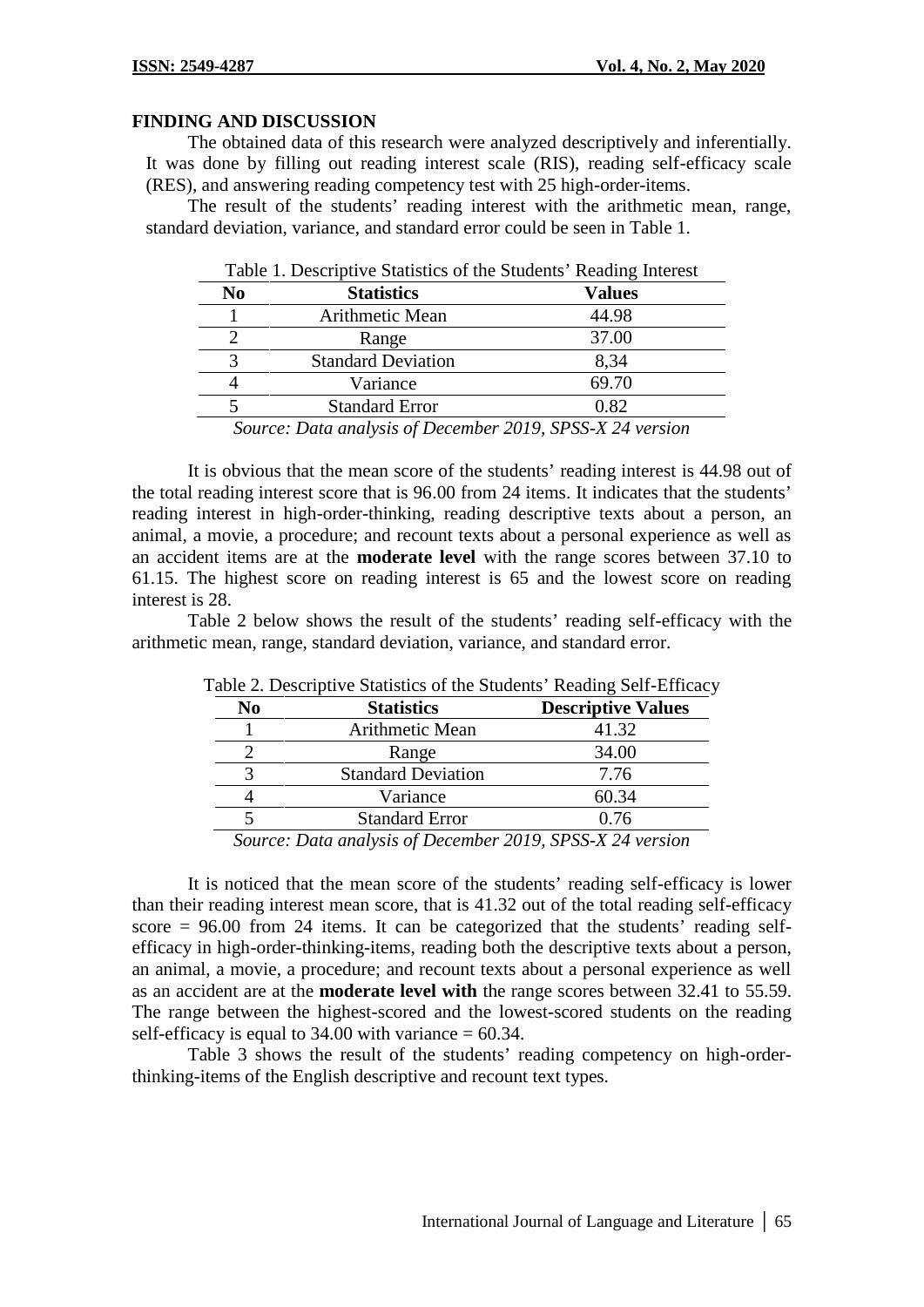| N <sub>0</sub> | <b>Statistics</b>                                                                            | <b>Descriptive Values</b> |
|----------------|----------------------------------------------------------------------------------------------|---------------------------|
|                | Arithmetic Mean                                                                              | 39.45                     |
|                | Range                                                                                        | 36.00                     |
|                | <b>Standard Deviation</b>                                                                    | 8.02                      |
|                | Variance                                                                                     | 64.32                     |
|                | <b>Standard Error</b>                                                                        | 0.79                      |
|                | $S_{\text{current}}$ $D_{\text{stat}}$ angles of $D_{\text{normal}}$ $2010$ CDCC V 24 region |                           |

| Table 3. Descriptive Statistics of the Students' Reading Competency |  |  |
|---------------------------------------------------------------------|--|--|
|                                                                     |  |  |

*Source: Data analysis of December 2019, SPSS-X 24 version*

From table 3, it is noticed that the mean score of the students' reading competency is 39.45 out of the total reading competency score = 100. The mean score is lower than the students' reading interest and reading self-efficacy. The students' reading competency in high-order-thinking items can be classified as moderate on both the descriptive texts about a person, an animal, a movie, a procedure; and recount texts about a personal experience and an accident with the range scores between 32.11 to 54.54. The highest score on their reading competency is  $=$  56 and the lowest score on their reading competency is  $= 20$ .

As shown in table 1 to table 3, the standard error of the students' reading interest, reading self-efficacy, and reading competency measurement is less than 1 %. It means that the measurement of the students' reading self-efficacy is 99% true.

### **Pair-Wise Correlations of Reading Interest, Reading Self-Efficacy, and Reading Competency**

The students' reading interest and their reading self-efficacy in working out high-order-thinking items of both the descriptive and recount texts is correlated positively and significantly ( $rxy = 0.85$ ; = 0.01). The result is as same as the pair-wise correlations between the students' reading interest and reading competency.

In line with that, the students' reading self-efficacy and their reading competency in working out high-order-thinking items of both the descriptive and recount texts is also correlated positively and significantly (rxy =  $0.78$ ; =  $0.01$ ). The result is presented in Table 4.

|               | Table 4. Correlation between Reading Interest and Self-Efficacy |                          |                       |              |
|---------------|-----------------------------------------------------------------|--------------------------|-----------------------|--------------|
|               | Reading<br>Interest                                             | Reading<br>Self-Efficacy | Reading<br>Competency | Significance |
|               |                                                                 |                          |                       |              |
| Reading       | 1.00                                                            | 0.85                     | 0.85                  | 0.01         |
| Interest      |                                                                 |                          |                       |              |
| Reading       | 0.85                                                            | 1.00                     | 0.78                  | 0.01         |
| Self-Efficacy |                                                                 |                          |                       |              |
| Reading       | 0.85                                                            | 0.78                     | 1.00                  | 0.01         |
| Competency    |                                                                 |                          |                       |              |

Table 4. Correlation between Reading Interest and Self-Efficacy

*Source: Data analysis of December 2019, SPSS 24 version*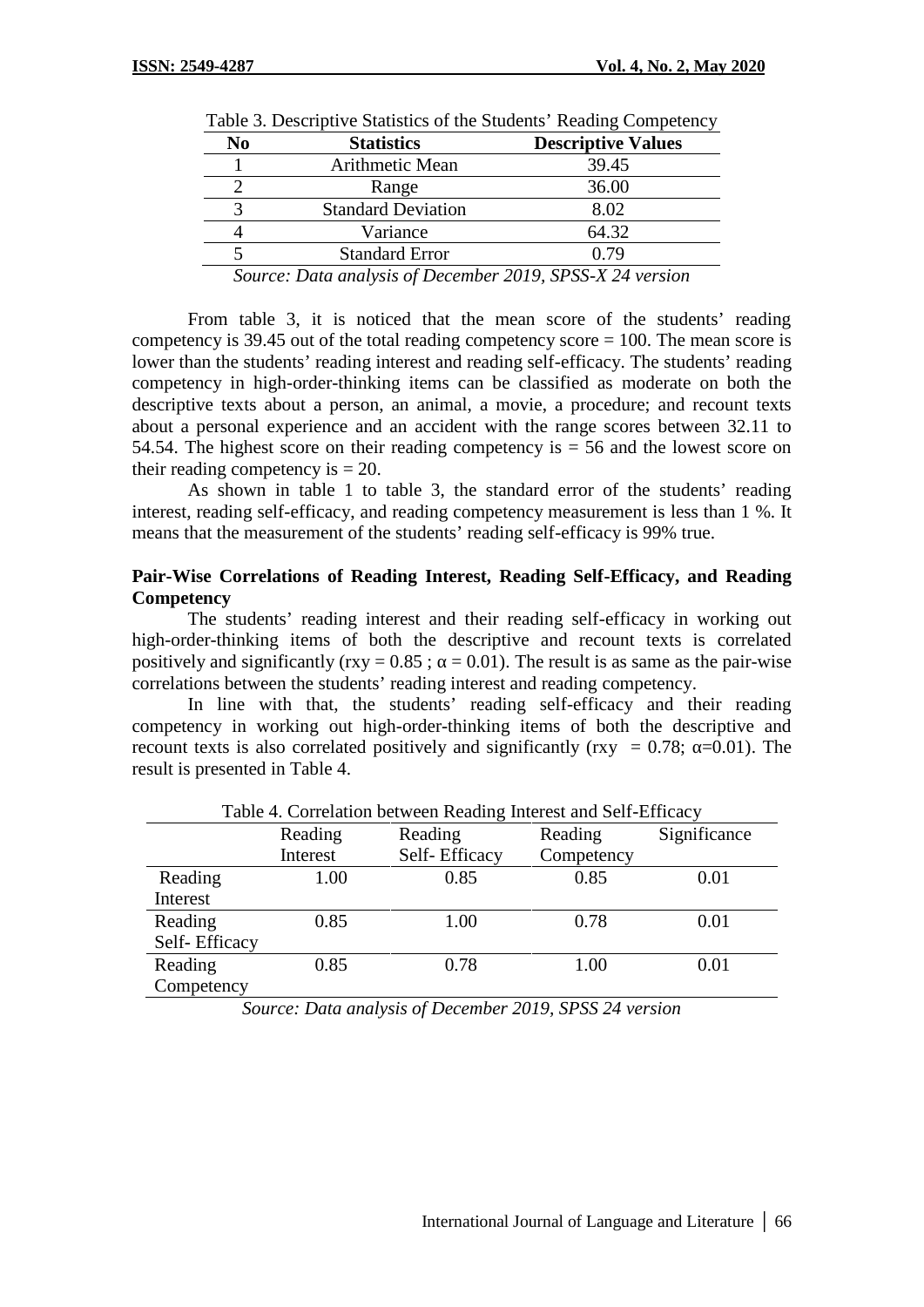## **Multiple Correlation of Reading Interest, Reading Self-Efficacy, and Reading Competency**

Table 5 below shows the result of multiple relationships among the students' reading interest and reading self-efficacy to their reading competency by using SPPS-X 24 Version.

Table 5. Multiple Correlation of Reading Interest, Self-Efficacy, and Reading

|       | Competency      |                                    |                                      |                     |  |
|-------|-----------------|------------------------------------|--------------------------------------|---------------------|--|
|       | <b>R</b> Square | <b>Adjusted R</b><br><b>Square</b> | <b>Std. Error of</b><br>the Estimate | <b>Significance</b> |  |
| 0.864 | 0.746           | 0.741                              | 4.08463                              | $0.00\,$            |  |

*Source: Data analysis of December 2019, SPSS-X 24 version*

From the above table, it is noticed that  $R_{\nu x_1 x_2} = 0.86$ ; = 0.00. It means that those variables are significant. In other words, when reading become the students' interest and their self-efficacy or confidence to read both the descriptive and recount texts, then, it has relation to the students' reading competency in finding the main idea, specific ideas, textual reference, and word meanings, it could be said that the students' reading interest and reading self-efficacy have a positive and significant relationship to their reading competency.

Previous researchers have conducted a research and it showed the same result with this current research. Fitria (2019) found a significant correlation between students' reading interest and reading comprehension in SMP Ahmad Dahlan. The coefficient correlation of reading interest and reading comprehension was 0.983. Although, the coefficient correlation of the previous research was greater than this present research, but the results still showed that the correlation between reading interest and reading competency was also significant.

Ghabdian & Ghafournia (2016) also found that the relationship between EFL learners' self-efficacy with their reading comprehension ability in Iran was positive significant correlated. The coefficient correlation between EFL learners' self-efficacy and reading comprehension was 0.69 with 0.000 of significance. As the result of this present research, it showed that the coefficient correlation between students' reading self-efficacy and reading competency was 0.78. This correlation was different from the previous research, but those variables were still significant correlated.

### **CONCLUSION AND SUGGESTION**

The result revealed that the students' reading interest, reading self-efficacy, and reading competency on high-order-items on both the descriptive and recount texts in SMPN 3 Singaraja are classified as moderate levels. There are also positive and significant relationships among the students' reading interest, reading self-efficacy to their reading competency pairwisely and multiply. In other words, when the students are interested and confident to read both the descriptive and recount texts, then, it has relation to their reading competency in finding the main idea, specific information, textual references, and word meanings, it means that the students' reading interest, reading self-efficacy, and their reading competency are positively and significantly related.

Based on the research finding, there are three suggestions to develop high students' reading interest, reading self-efficacy, and reading competency, such as: (1) The school is suggested to implement a reading literacy program by literacy-rich environments as the most effective ways to support the development of literacy in reading by sharing